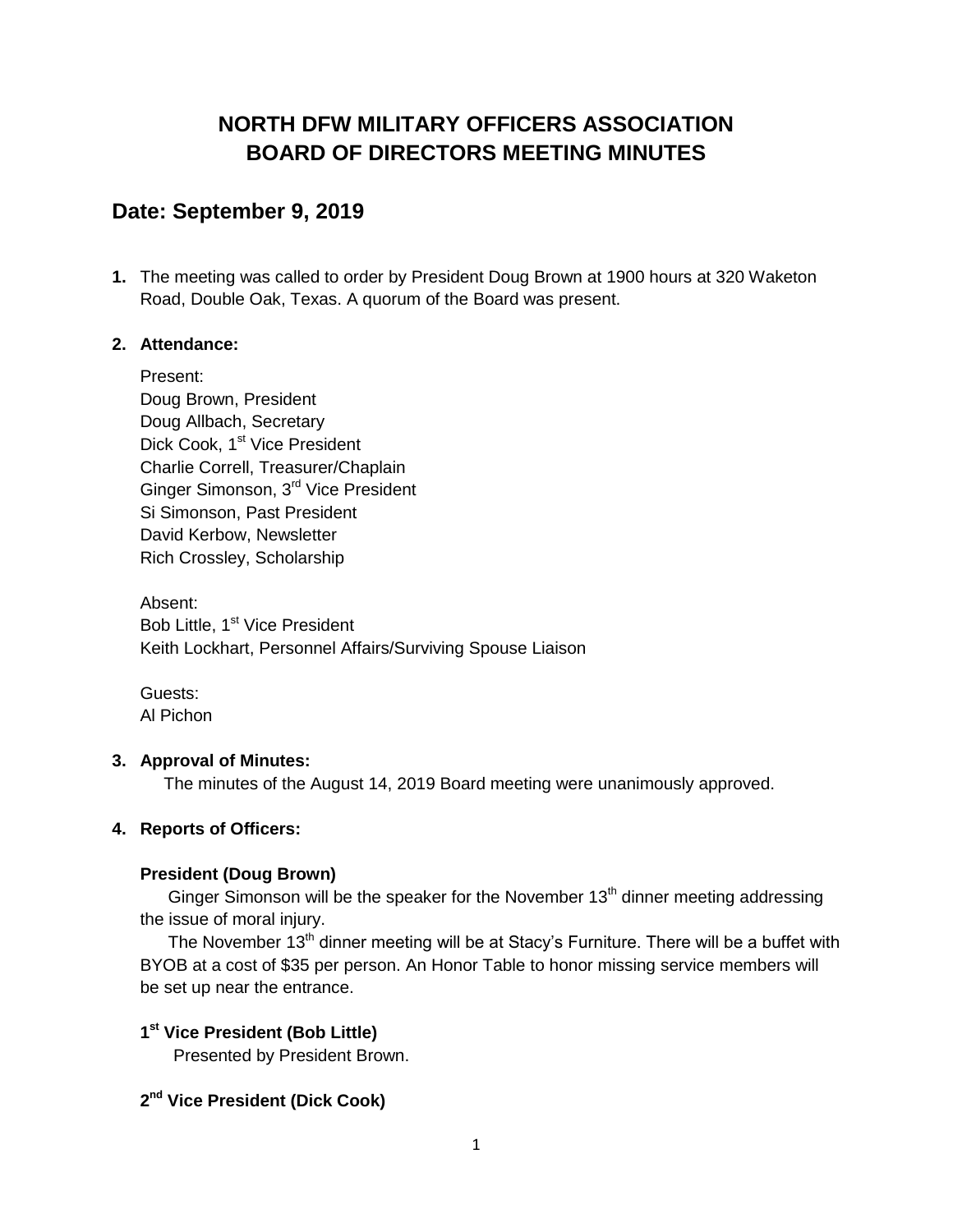The Chapter now has 91 members.

Thirteen contacts provided by MOAA National Headquarters have agreed to be contacted by the Chapter with a view to potential membership.

Charlie Correll made a motion to drop delinquent Chapter members. The motion was seconded by Dick Cook and unanimously passed. A letter will be sent to delinquent members.

The forth coming web site will have a memorial page listing all deceased Chapter members and spouses. The Chapter newsletter will continue to have an annual memorial page listing deceased members and spouses for the past five years.

#### **3 rd Vice President Legislative and Community Activities (Ginger Simonson)**

The upcoming state and federal elections were discussed.

#### **Treasurer's Report (Charlie Correll)**

The Chapter checking account has \$12,298.00. The scholarship account has \$4,675.00. Total Chapter funds are \$16,973.00.

The November newsletter should include annual Chapter dues with a discount for early payment.

Dick Cook motioned, and Ginger Simonson seconded, a 2020 dues schedule.

#### **Secretary's Report (Doug Allbach)**

Memorial Scholarship letters will be sent to the survivors of members Chapman and Sparks.

#### **Reports of Committees:**

#### **Scholarship/ROTC/JROTC (Rich Crossley)**

No report.

#### **Newsletter Editor (David Kerbow)**

No report.

#### **Public Relations (Vacant)**

No report.

#### **Personal Affairs/Surviving Spouse Liaison (Keith Lockhart)**

No report.

#### **Historian (Vacant)**

No report.

#### **Past President (Si Simonson)**

Si reviewed the presentation from MOAA National HQ speaker Ltc Olson from the September dinner meeting. Relevant information will be distributed to Board members.